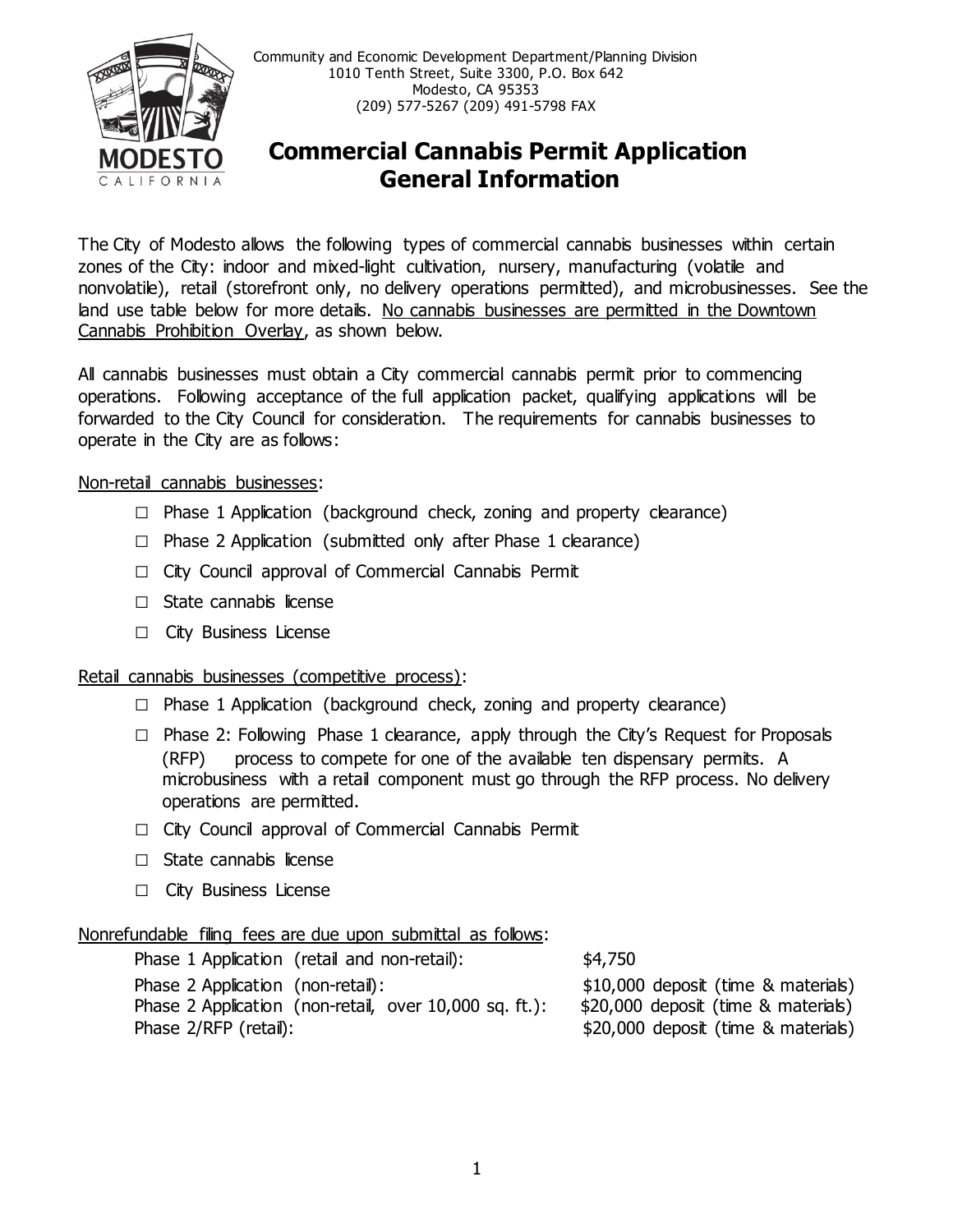## **Commercial Cannabis Uses/Land Use Table.**

"CCP" indicates that a Commercial Cannabis Permit is required. A blank space indicates the use is not permitted. Only uses listed below, in the zones listed, are permitted.

| <b>Commercial Cannabis Use</b>                                                                                   |            | $C-2$ $C-3$ | $C-$<br>M  | <b>M-</b><br>1 | М-<br>2    |
|------------------------------------------------------------------------------------------------------------------|------------|-------------|------------|----------------|------------|
| Cultivation Type 1A; Specialty Indoor Small; and<br>1B Specialty Mixed-light Small (5,000 Sq. Ft.<br>Max)        |            |             |            | <b>CCP</b>     | <b>CCP</b> |
| Cultivation Type 1C; Specialty Cottage Small;<br>2,500 Sq. Ft. Max for mixed light; or 500 Sq. Ft.<br>Max indoor |            |             |            | <b>CCP</b>     | <b>CCP</b> |
| Cultivation Type 2A; Indoor Small; and 2B;<br>Mixed-light Small (10,000 Sq. Ft. Max)                             |            |             |            | <b>CCP</b>     | <b>CCP</b> |
| Cultivation Type 3A; Indoor Medium; and 3B;<br>Mixed-Light Medium (22,000 Sq. Ft. Max)                           |            |             |            | <b>CCP</b>     | <b>CCP</b> |
| Nursery Type 4                                                                                                   |            |             |            | <b>CCP</b>     | <b>CCP</b> |
| Cultivation Type 5A; Indoor Large; and 5B;<br>Mixed-Light Large (more than 22,000 Sq. Ft.)                       |            |             |            | <b>CCP</b>     | <b>CCP</b> |
| Manufacturer 1; Type 6 (nonvolatile)                                                                             |            |             | <b>CCP</b> | <b>CCP</b>     | <b>CCP</b> |
| Manufacturer 2; Type 7 (volatile)                                                                                |            |             |            | <b>CCP</b>     | <b>CCP</b> |
| Testing Laboratory; Type 8                                                                                       | <b>CCP</b> | <b>CCP</b>  | <b>CCP</b> | <b>CCP</b>     | <b>CCP</b> |
| Retailer; Type 10 (storefront)                                                                                   | <b>CCP</b> | <b>CCP</b>  | <b>CCP</b> | <b>CCP</b>     | <b>CCP</b> |
| Retailer; Type 9 (non-storefront)                                                                                |            |             |            |                |            |
| Distributor; Type 11                                                                                             |            |             |            | <b>CCP</b>     | <b>CCP</b> |
| Microbusiness; Type 12 (permitted if all uses<br>under license permitted in zone)                                | <b>CCP</b> | <b>CCP</b>  | <b>CCP</b> | <b>CCP</b>     | <b>CCP</b> |

## **Distance Requirements:**

All cannabis businesses must be located at least:

- ► 600 feet from any school (public or private serving any grades K-12), child care, or youth center (measured from property line to property line)
- ► 200 feet from any park or library (measured from property line to property line)
- ► 100 feet from any residential use (as measured from any building containing a commercial cannabis use to an existing residential structure)

Distance requirements may be waived by the City Council under qualifying circumstances.